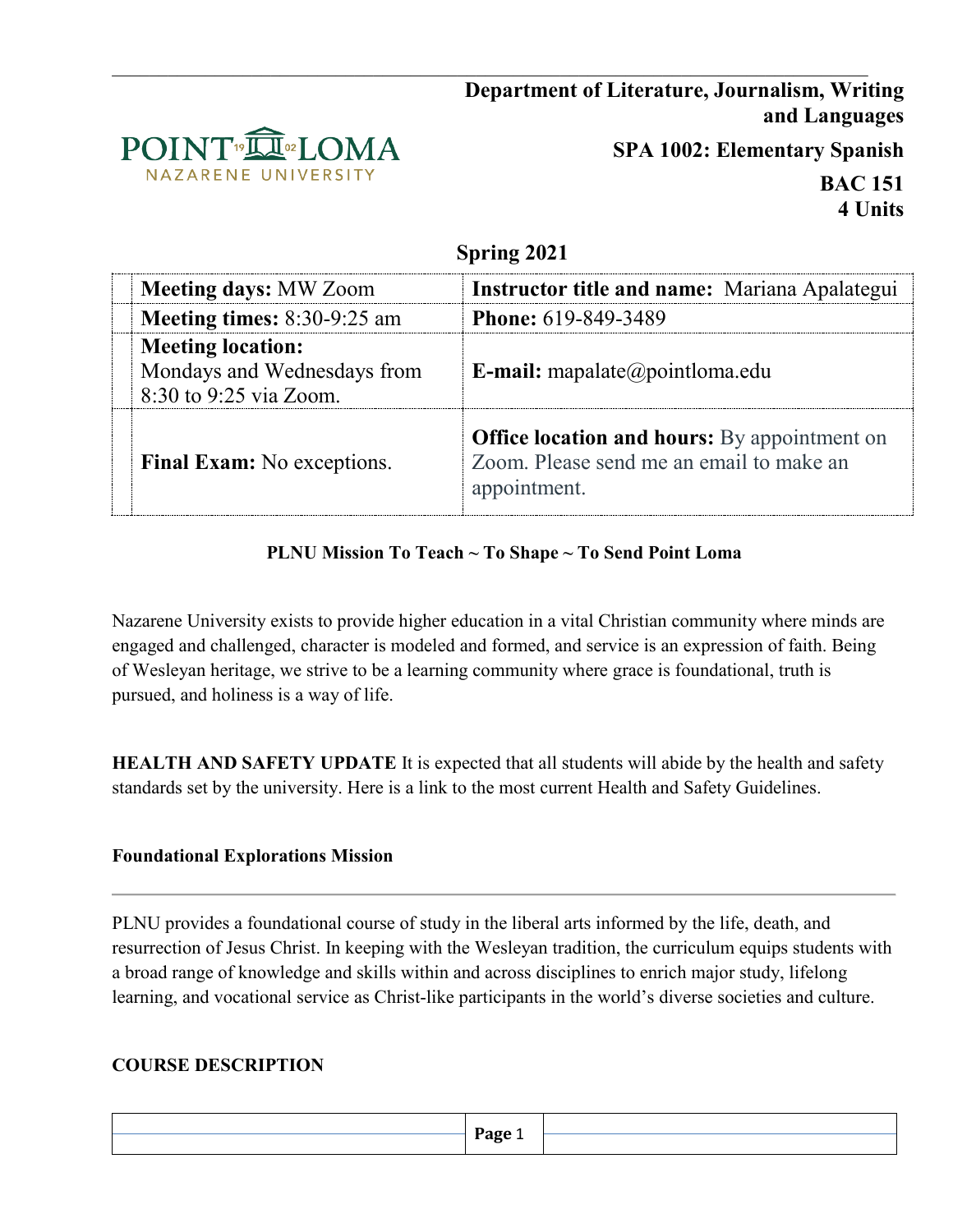Welcome to the Elementary Spanish sequence. This course is one of the components of the General Education Program at Point Loma Nazarene University, under the category of Seeking Cultural Perspectives. By including this course in a common educational experience for undergraduates, the faculty supports the survey of human endeavors from a historical, cultural, linguistic and philosophical perspective, including developing critical appreciation of human expression--both artistic and literary. This course emphasizes four basic skills: aural comprehension, speaking, reading, and writing. Also noted is the cultural and historical background of the areas where the language is spoken. Participation and active use of the language is emphasized in the classroom.

## **Course Learning Outcomes (CLOs):**

#### **By the end of the 101-102 sequence, you will be able to:**

- 1. Speak (application) at the mid to high novice level using (application) basic formulaic and memorized materials within the student's own experience. **(PLO 3)**
- 2. Recognize (comprehension, knowledge) basic connected discourse that uses (application) vocabulary and grammar within the student's own experience. **(PLO 2,5)**
- 3. Write (application, knowledge) discrete sentences as well as simple connected paragraphs using memorized vocabulary and grammar structures. **(PLO 1,5)**
- 4. Read (application) cultural texts that employ familiar vocabulary and cognates as well as learned grammatical structures. **(PLO 4)**
- 5. Demonstrate (application, knowledge) comprehension of basic cultural mores and patterns of living of the target culture(s) studied. **(PLO 4,6)**

#### **PLNU Mission (To Teach ~ To Shape ~ To Send):**

Point Loma Nazarene University exists to provide higher education in a vital Christian community where minds are engaged and challenged, character is modeled and formed, and service is an expression of faith. Being of Wesleyan heritage, we strive to be a learning community where grace is foundational, truth is pursued, and holiness is a way of life.

#### **COURSE CREDIT HOUR INFORMATION**

In the interest of providing sufficient time to accomplish the stated Course Learning Outcomes, this class meets the PLNU credit hour policy for a 4 unit class delivered over 16 weeks. It is anticipated that students will spend a minimum of 37.5 participation hours per credit hour on their coursework. For this course, students will spend an estimated 150 total hours meeting the course learning outcomes. The time estimations are provided in the Canvas modules.

|  | $P$ age<br>$\overline{\phantom{a}}$<br>$\sim$ $\sim$ |  |
|--|------------------------------------------------------|--|
|  |                                                      |  |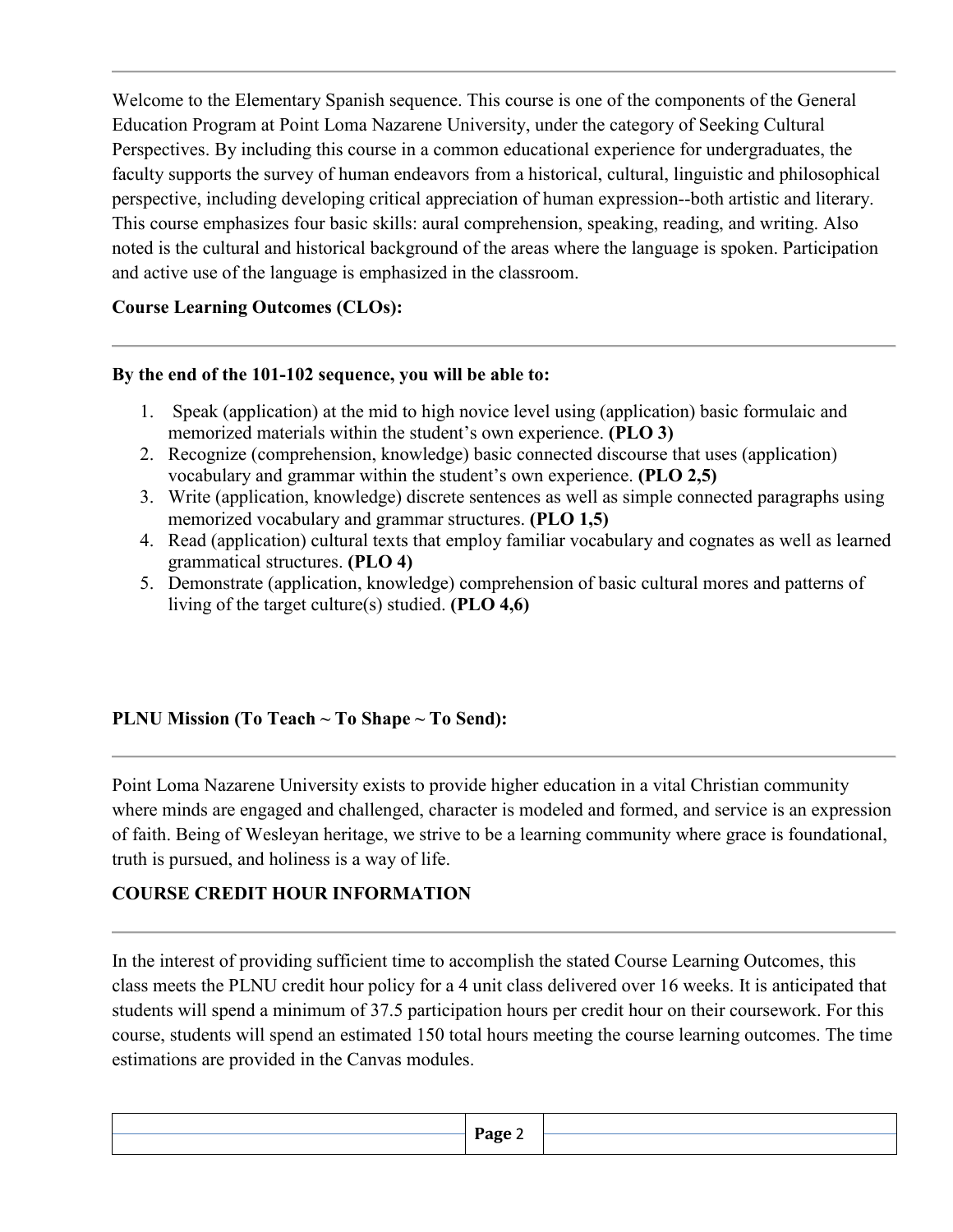### **COURSE DESCRIPTION**

Welcome to the Elementary Spanish sequence. This course is one of the components of the General Education Program at Point Loma Nazarene University, under the category of Seeking Cultural Perspectives. By including this course in a common educational experience for undergraduates, the faculty supports the survey of human endeavors from a historical, cultural, linguistic and philosophical perspective, including developing critical appreciation of human expression--both artistic and literary. This course emphasizes four basic skills: aural comprehension, speaking, reading, and writing. Also noted is the cultural and historical background of the areas where the language is spoken. Participation and active use of the language is emphasized in the classroom.

# **REQUIRED TEXTS AND RECOMMENDED STUDY RESOURCES**

Blanco & Donley (2016). [Portales 1, Vista Higher Learning](https://www.vhlcentral.com/) 

Portales ebook plus supersite.<https://vistahigherlearning.com/school/pointloma/>

TalkAbroad conversation. **One** 30-minute conversation is required for \$15.00. Instructor will provide more instructions. TalkAbroad website: [https://talkabroad.com](https://talkabroad.com/)

#### **COURSE REQUIREMENTS**

- 1. Active participation in Zoom meetings. Active participation is defined to include the following: group work, journal writing and sharing, oral participation, and completion of daily assignments. Any day a student is absent he/she loses **10 points** of class participation.
- 2. Completion of required readings, written, oral, lab, video, and web assignments.
- 3. Successful completion of written and oral examinations.

#### **Student Responsibilities**

#### **I. Class participation and attendance**

Regular and punctual attendance in all Zoom meetings for which a student is registered is considered essential to optimum academic achievement. Therefore, regular attendance and participation in each class are two of the course requirements to be met. There are no allowed or excused absences except when absences are necessitated by certain university sponsored activities and approved in writing by the Provost of the university. Any day a student is absent, the student will lose **10 points** on the class attendance and participation grade. You must be in Zoom meetings to participate, since we do conversation, review, and active practice with the material. The first two absences do not count, but after, 1% of grade will be deducted per absence (10 points per absence). After 6 unexcused absences, the professor reserves the right to de-enroll the student from the class. After 12 absences (20% of the grade), a student cannot pass the class, and will receive an F for the course (per university policy). Also, coming late twice equals one absence. Students are expected to come to class prepared, and to be active participants in their own learning for the duration of the class period. Our classroom environment will be one of "**mutual respect**" and a "community of learning." What this means is that you should not be

|  | Рэσρ |  |
|--|------|--|
|  |      |  |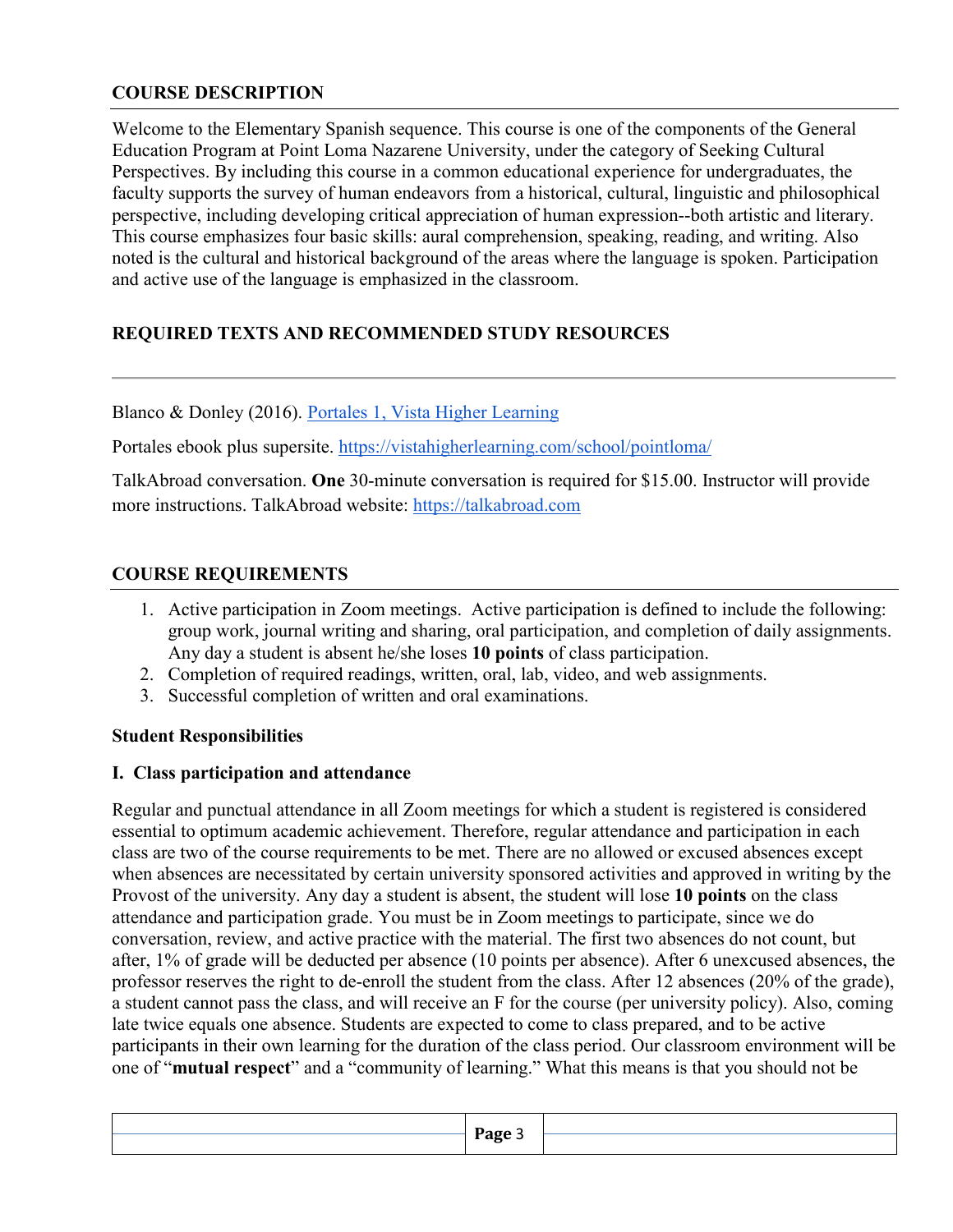embarrassed or discouraged to participate—and mistakes will be considered part of the learning process that everyone can benefit from. If you do not understand something, do not hesitate to ask for further explanation. Participation means coming to class with a positive attitude, making original comments in Spanish while not speaking English or getting off task. *Please see the details below concerning synchronous/asynchronous learning and how this affects attendance.*

### **PLNU ATTENDANCE AND PARTICIPATION POLICY**

Regular and punctual attendance at all **synchronous** class sessions is considered essential to optimum academic achievement. If the student is absent for more than 10 percent of class sessions (virtual or face-to-face), the faculty member will issue a written warning of de-enrollment. If the absences exceed 20 percent, the student may be de-enrolled without notice until the university drop date or, after that date, receive the appropriate grade for their work and participation. In some courses, a portion of the credit hour content will be delivered **asynchronously** and attendance will be determined by submitting the assignments by the posted due dates. Se[e](https://catalog.pointloma.edu/content.php?catoid=46&navoid=2650#Class_Attendance) [Academic Policies](https://catalog.pointloma.edu/content.php?catoid=46&navoid=2650#Class_Attendance) in the Undergraduate Academic Catalog. If absences exceed these limits but are due to university excused health issues, an exception will be granted.

### **Asynchronous Attendance/Participation Definition**

A day of attendance in asynchronous content is determined as contributing a substantive note, assignment, discussion, or submission by the posted due date. Failure to meet these standards will result in an absence for that day. Instructors will determine how many asynchronous attendance days are required each week.

Class time is not free time to browse the internet or to text message friends. Since we have an online component for the class, students have permission to use phones and laptops, but only for the course materials. I will instruct the class when to use—or not— computers and phones. Not paying attention in class and/or unauthorized use of technology will affect your participation grade. If I see you texting or using a laptop for something different than the class exercises, I will take off 5-10 points for participation for the day. I may not even call your attention or stop class, as learning and practicing Spanish with the class is my first priority. DO NOT be surprised at the end of the semester if your grade is lower than you think because you have not followed these guidelines.

It is EXTREMELY important and necessary to study and review the material the day before by completing the online homework and assignments. Students should come to class with a basic understanding of the material and be ready to participate in activities and practice with the material already. Class time will be used to practice and review, not just go over the grammar or vocabulary of the lesson. The professor will provide some handouts to practice, but students need to spend at least 45 minutes of preparation per lesson. If it is obvious that students are not preparing and studying, this will directly affect the participation grade in the class. PLEASE consult the online textbook, or e-companion!

#### **USE OF TECHNOLOGY**

In order to be successful in the online environment, you'll need to meet the minimum technology and system requirements; please refer to the *[Technology and System Requirements](https://help.pointloma.edu/TDClient/1808/Portal/KB/ArticleDet?ID=108349)* information. Additionally, students are required to have headphone speakers compatible with their computer available to use. If a student is in need of technological resources please contact student-tech-request@pointloma.edu.

|  | Page 4<br>- |  |
|--|-------------|--|
|  |             |  |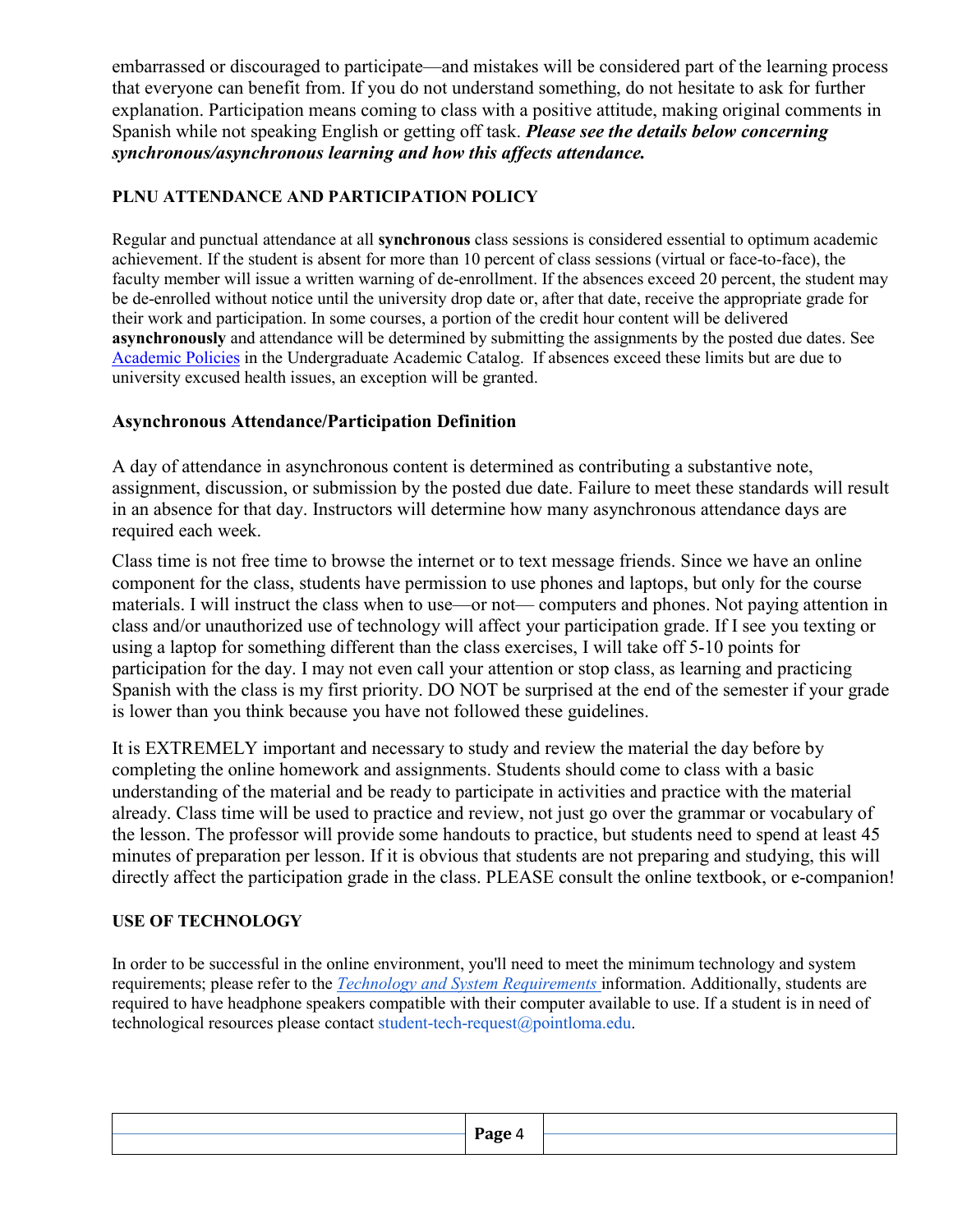Problems with technology do not relieve you of the responsibility of participating, turning in your assignments, or completing your class work.

# **II. Assessment**

Since language learning is a skill, it will be imperative to ensure the necessary proficiency is attained. To this end, there will be a short test given after every chapter during the term. It will be necessary for students to do a thorough review before each test since the material is cumulative. All exams and quizzes are scheduled on the calendar. There are no make-up exams or quizzes**.** In order to allow for illness and any other necessary absences, students will be allowed to drop **one** test and **one** quiz. There will also be one Final exam which is comprehensive in nature. This exam cannot be taken at any other time than that assigned by the University calendar.

# **III**. **Cultural Engagement Assignment**

Students will be required to complete five (5) cultural engagement assignments during the semester, such as interviewing a Spanish speaker, attending a cultural event (and answering questions etc.), or watching a film in Spanish. The professor will provide more information in class. Cultural engagement assignments are specific events or activities that challenge students to get out and see something concerning Spanish-speaking culture in the San Diego/Tijuana area. Not just any assignment can fulfill this requirement; the activities will be approved and chosen by the professor. It will be necessary to take a photo of yourself at the event, and also get a ticket stub or brochure showing that you were there. **No photo = no credit!** Also, your event MUST be pre-approved by the professor. Please ask first to get your idea approved! Once you have finished your cultural engagement assignments, if there are more opportunities available, you can then do the other possible activities for extra credit.

# **IV. Conversation**

Students will have the opportunity to attend conversation sessions for extra credit. Professor will provide times for a Spanish Coffee Hour, or conversation sessions that can be done by appointment or during office hours. The idea is to not talk about grammar and class review, but to simply practice conversational Spanish. It is a good idea to arrange a small group ahead of time to have more interaction. An hour of conversation is worth the limit of 10 extra credit points, but students are encouraged to keep practicing and improving their Spanish even after receiving the 10 points. More information will be provided in class.

## **VI. Homework**

Homework will be assigned on-line through CANVAS and [www.vhlcentral.com](http://www.vhlcentral.com/)

Assignments are due by 11:59 p.m. PST on the date due, so please give yourself enough time to complete these before your clock runs out.

|  | Page 5<br>$-$ - $-$ - $-$ |  |
|--|---------------------------|--|
|  |                           |  |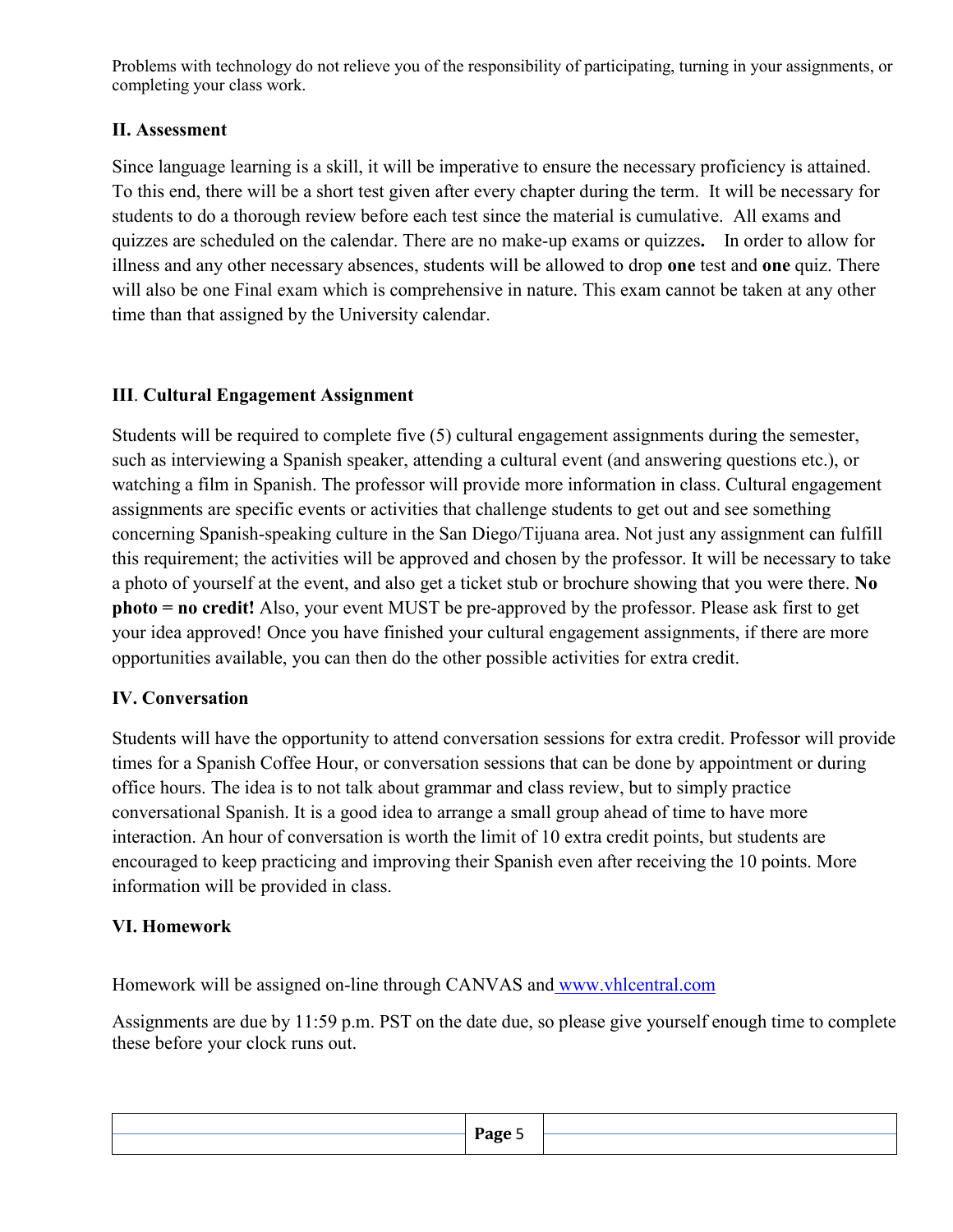All assigned homework throughout will be **due on day noted per assignment.** This work **will not be accepted for late credit**.

### **VI. Talkabroad**

In addition, each student will be required to conduct **One** 30 minute conversations through *[Talkabroad](https://talkabroad.com/)*.

| <b>Percentage of Assignments</b> | <b>Grading Scale</b> |              |               |               |
|----------------------------------|----------------------|--------------|---------------|---------------|
| Unit and Grammar Exams           | 40%                  | Grade scale: |               |               |
| Vocabulary Quizzes               | 10%                  | $A=93-100$   | $A = 92 - 90$ |               |
| Online Homework                  | 15%                  | $B+=87-89$   | $B = 83 - 86$ | $B = 80 - 82$ |
| TalkAbroad                       | $5\%$                | $C+=77-79$   | $C = 73 - 76$ | $C = 70-72$   |
| Cultural Events Portfolio        | $5\%$                | $D+=67-69$   | $D=63-66$     | $D = 60-62$   |
| Attendance and Participation     | 15%                  | $F=0-59$     |               |               |
| Final Exam                       | 10%                  |              |               |               |

## **ASSESSMENT AND GRADING SCALE**

# **FINAL EXAMINATION POLICY**

Successful completion of this class requires taking the final examination **on its scheduled day**. The final examination schedule is posted on the [Class Schedules](http://www.pointloma.edu/experience/academics/class-schedules) site. No requests for early examinations or alternative days will be approved.

## **PLNU COPYRIGHT POLICY**

Point Loma Nazarene University, as a non-profit educational institution, is entitled by law to use materials protected by the US Copyright Act for classroom education. Any use of those materials outside the class may violate the law.

## **PLNU ACADEMIC HONESTY POLICY**

Students should demonstrate academic honesty by doing original work and by giving appropriate credit to the ideas of others. Academic dishonesty is the act of presenting information, ideas, and/or concepts as one's own when in reality they are the results of another person's creativity and effort. A faculty member who believes a situation involving academic dishonesty has been detected may assign a failing grade for that assignment or examination, or, depending on the seriousness of the offense, for the course.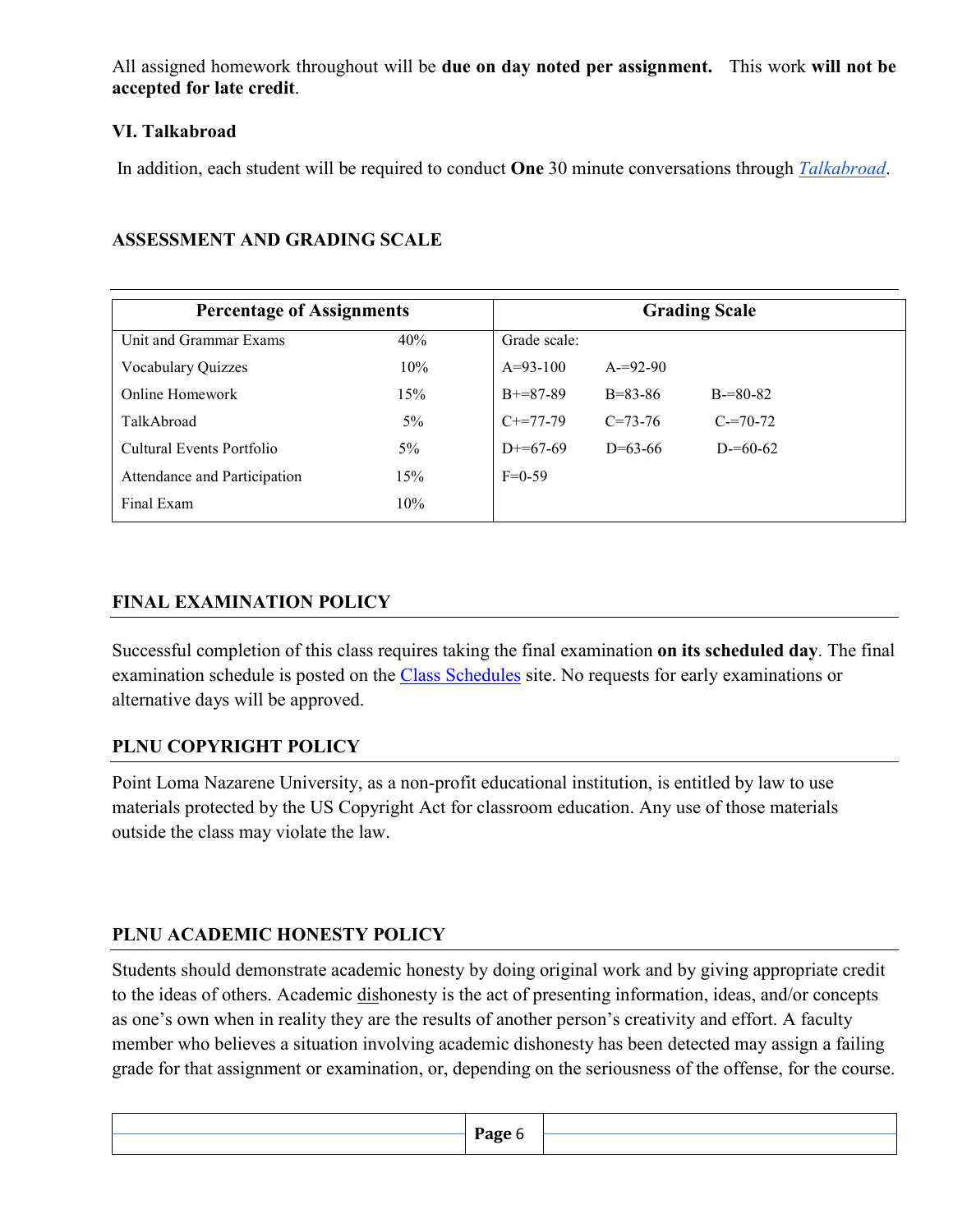Faculty should follow and students may appeal using the procedure in the university Catalog. See [Academic Policies](http://catalog.pointloma.edu/content.php?catoid=18&navoid=1278) for definitions of kinds of academic dishonesty and for further policy information.

### **PLNU ACADEMIC ACCOMMODATIONS POLICY**

While all students are expected to meet the minimum standards for completion of this course as established by the instructor, students with disabilities may require academic adjustments, modifications or auxiliary aids/services. At Point Loma Nazarene University (PLNU), these students are requested to register with the Disability Resource Center (DRC), located in the Bond Academic Center. [\(DRC@pointloma.edu](mailto:DRC@pointloma.edu) or 619-849-2486). The DRC's policies and procedures for assisting such students in the development of an appropriate academic adjustment plan (AP) allows PLNU to comply with Section 504 of the Rehabilitation Act and the Americans with Disabilities Act. Section 504 (a) prohibits discrimination against students with special needs and guarantees all qualified students equal access to and benefits of PLNU programs and activities. After the student files the required documentation, the DRC, in conjunction with the student, will develop an AP to meet that student's specific learning needs. The DRC will thereafter email the student's AP to all faculty who teach courses in which the student is enrolled each semester. The AP must be implemented in all such courses.

If students do not wish to avail themselves of some or all of the elements of their AP in a particular course, it is the responsibility of those students to notify their professor in that course. PLNU highly recommends that DRC students speak with their professors during the first two weeks of each semester about the applicability of their AP in that particular course and/or if they do not desire to take advantage of some or all of the elements of their AP in that course.

| <b>Unidades</b> | Temas de vocabulario y gramática                                            |  |  |
|-----------------|-----------------------------------------------------------------------------|--|--|
| Unidad 1        | Vocabulario-Las fiestas y La vivienda                                       |  |  |
|                 | Gramática- Pretérito, imperfecto, presente perfecto y pasado perfecto       |  |  |
| Unidad 2        | Vocabulario- En el consultorio y El bienestar                               |  |  |
|                 | Gramática- Mandatos informales, formales y mandatos en la forma de nosotros |  |  |
| Unidad 3        | Vocabulario- La naturaleza y En la ciudad                                   |  |  |
|                 | Gramática-Subjuntivo, futuro y condicional                                  |  |  |

#### **COURSE SEQUENCE**

#### **COURSE SCHEDULE AND ASSIGNMENTS Spanish 1002-Spring 2021**

**1 al 5 de marzo** Introducción al curso ¡Vamos a conocernos!

**8 al 12 de marzo** Las etapas de la vida

El pretérito e imperfecto

**15 al 19 de marzo**

Las relaciones personales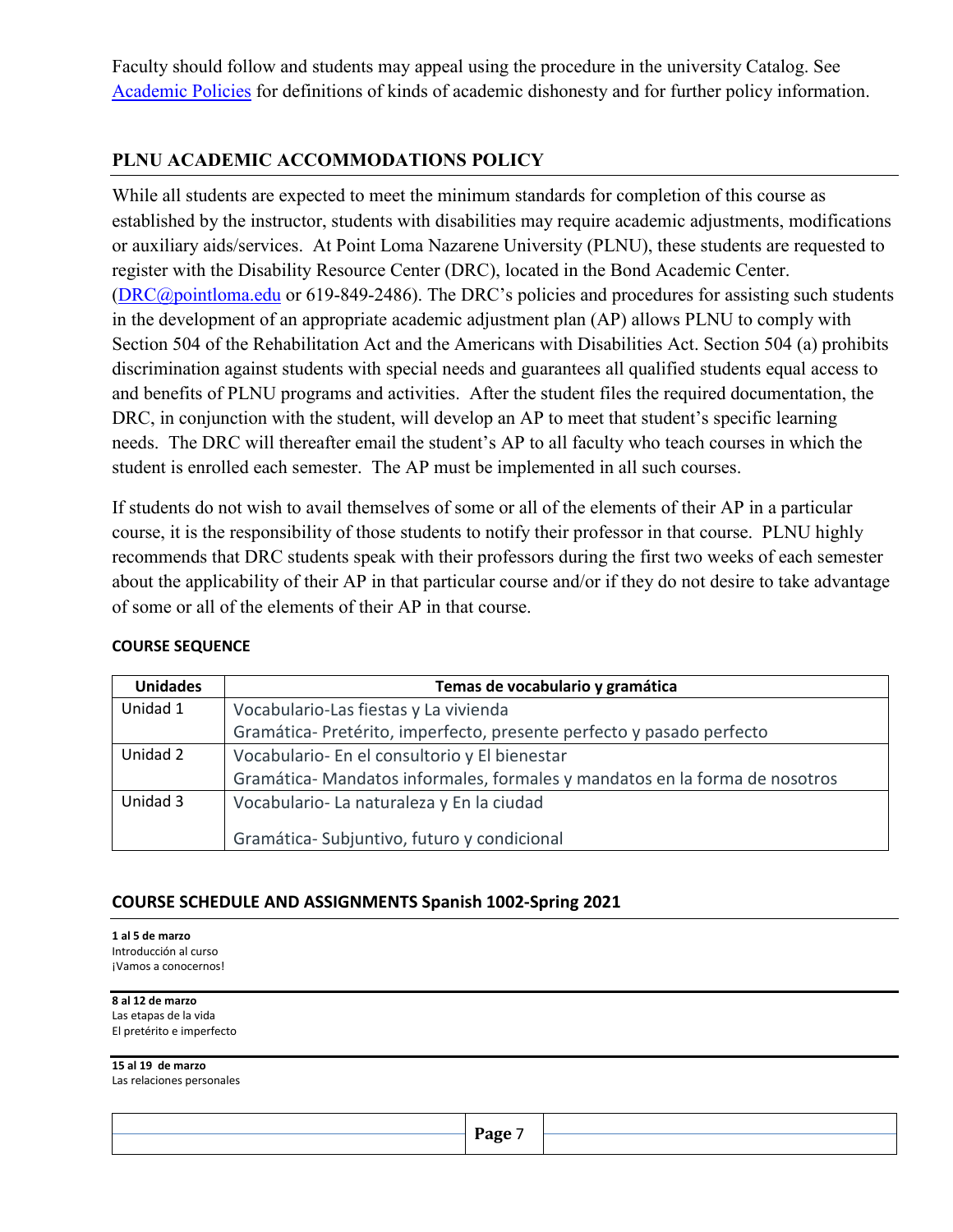#### **22 al 26 de marzo** Las fiestas

Oraciones con se

#### **29 de marzo al 2 de abril**

En el consultorio Términos médicos/Partes del cuerpo Mandatos **Miércoles, 31 de marzo, Día de la salud mental. No habrá clase. Vayan a la naturaleza a tomar un paseo o a la playa a caminar o a tomar el sol. Disfruten de su día sin tecnología.** 

**5 al 9 de abril** En el consultorio Síntomas y condiciones médicas Mandatos

#### **12 al 16 de abril**

La vivienda Quehaceres domésticos Presente de subjuntivo

#### **19 al 23 de abril**

La vivienda Como poner la mesa Presente de subjuntivo

#### **26 al 30 de abril**

La naturaleza El medio ambiente Subjuntivo e indicativo

#### **3 al 7 de mayo**

La naturaleza el reciclaje y la conservación Subjuntivo e indicativo

**Miércoles, 5 de mayo, Día de la salud mental. No habrá clase. Vayan a la naturaleza a tomar un paseo o a la playa a caminar o a tomar el sol. Disfruten de su día sin tecnología.** 

#### **10 al 14 de mayo** En la ciudad La vida en la ciudad El futuro

#### **17 al 21 de mayo**

Actividades diarias En el banco La oficina de correos Condicional

#### **24 al 28 de mayo**

La salud y el bienestar Presente perfecto

#### **31 de mayo al 4 de junio**

El ejercicio y la actividad física Pasado perfecto

**7 al 11 de junio**

#### **Semana de Exámenes finales**

| Page. |  |
|-------|--|
|       |  |
|       |  |